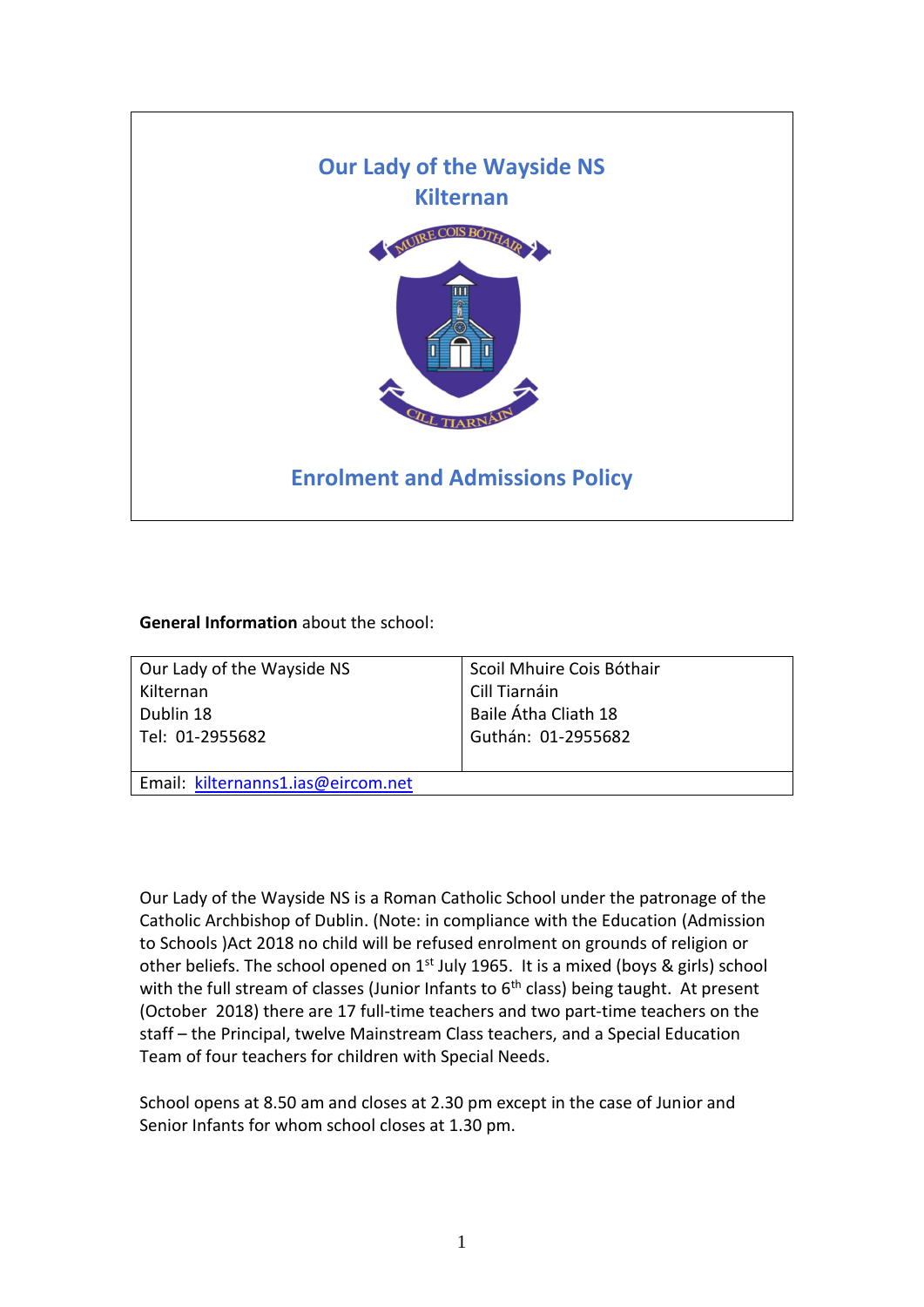The school is funded by the grants, which are paid to the Board of Management by the Department of Education and Science (DES) and by other agencies. The school operates within the rules and regulations set by the DES. Our Lady of the Wayside NS follows the curricular programme prescribed by the DES, which may be amended from time to time in accordance with Section 9 and 30 of the Education Act, 1998.

The school provides religious education for the pupils in accordance with the doctrines, practices and tradition of the Roman Catholic Church. Specifically the school teaches the Catholic religion programme as set out in the Alive O programme and the Grow in Love programme including the preparation of the children for the sacraments of Reconciliation, First Holy Communion and Confirmation.

## **Mission Statement**

"At Our Lady of the Wayside NS we work at creating a Christian atmosphere that promotes the dignity and individuality of every pupil enabling him/her to reach his/her full potential in a happy, learning environment" (*School Mission Statement)*

Our mission statement calls us to create a caring Christian environment in which each child's potential can be nurtured and in which each child feels valued. It promotes a school climate, which encourages respect, trust, consideration and support for others.

# **Enrolment/Admission Policy**

# **Section A**

The Enrolment Policy is set:

- (a) In accordance with the provisions of the Education Act 1998 and the Education (Admission to Schools) Act 2018
- (b) Taking into account the rights of the patron as set out in the above Acts
- (c) Within the context and parameters of the DES regulations and programmes
- (d) Bearing in mind the funding, facilities and resources available.

Under this policy no child is refused enrolment/admission to the school on the grounds of disability, special educational needs, gender, ethnicity, family or social circumstances, traveller status, religious/political beliefs, language, asylum seeker/refugee status.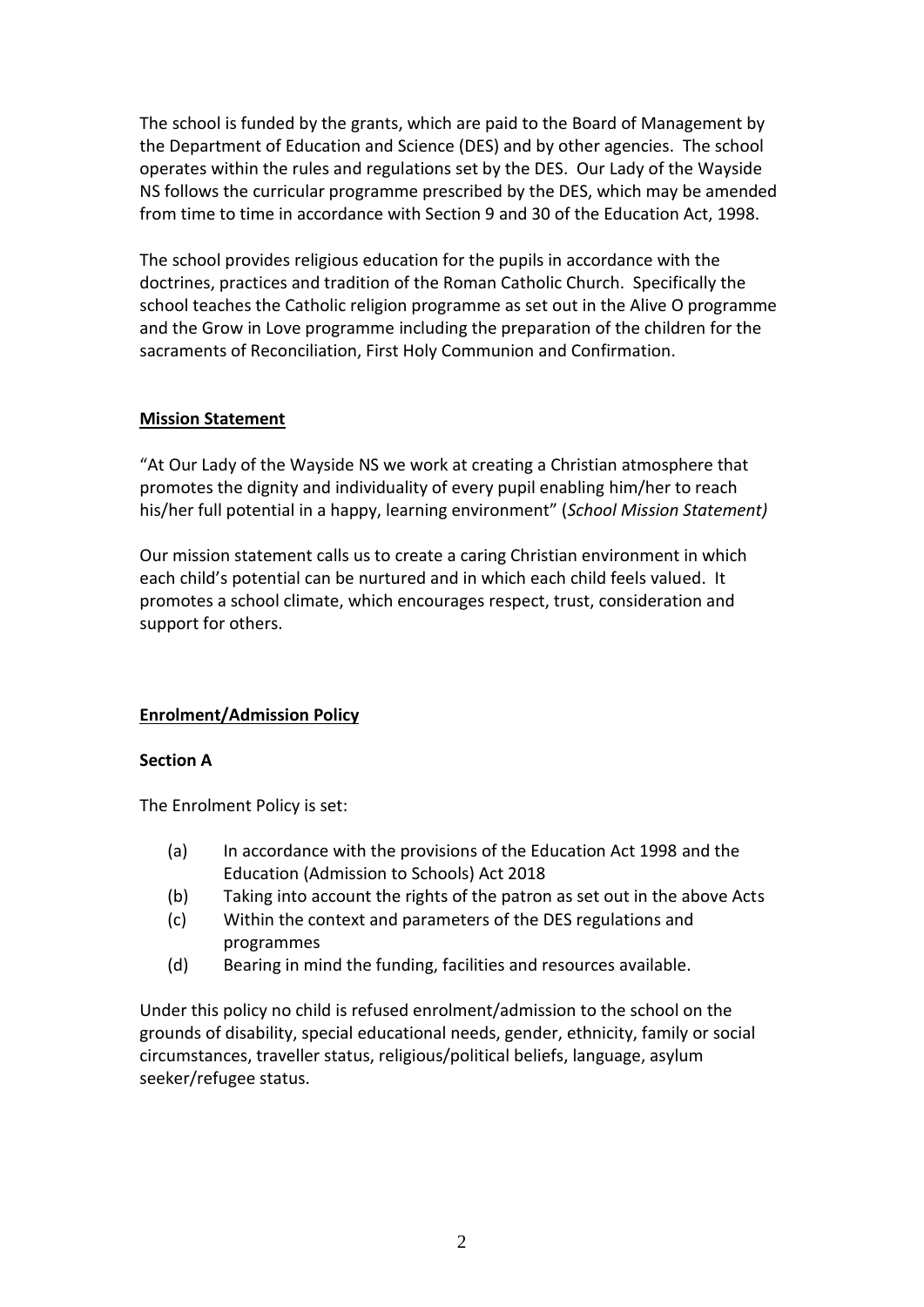The school supports the principles of

- Inclusiveness, particularly with reference to the enrolment of children with a disability or special educational need,
- Equality of access and participation in the school,
- Parental choice in relation to enrolment.
- Respect for the diversity of values, beliefs, traditions, language and ways of life in society.

While recognising the rights of parents to enrol their child in the school of their choice, the Board of Management equally strives to respect by its actions the rights of the existing school community and, in particular, the rights of the children already enrolled. This requires the Board making balanced judgements guided by the principles of natural justice and the best interests of all the children being taken into account.

In light of these factors, the Board reserves the right to determine the maximum number of children ordinarily accommodated in each classroom bearing in mind:

- Size of available space in the classroom
- The educational needs of children of a particular age
- Composite or multi-grade classes
- Presence of children with special education/behavioural needs
- DES guidelines and directives on class size

# **Section B**

In the event that the number of children seeking enrolment exceeds the number of places available in any class, the following priorities shall apply:

- (1) Siblings of pupils currently in the school.
- (2) Children of current staff of the school
- (3) Children who live in the immediate catchment area of the school i.e. within 1  $-2$  Kms.
- (4) Children within  $2 4$  Kms of the school. In the event that two or more applicants are equally eligible for a place the oldest child will be admitted.
- (5) Notwithstanding the foregoing criteria the principal may admit a child on other grounds such as previous parental involvement with the school or other compassionate grounds. Each case will be considered on its own merits and may be subject to Board of Management approval. The principal's decision in relation to such matters will be final.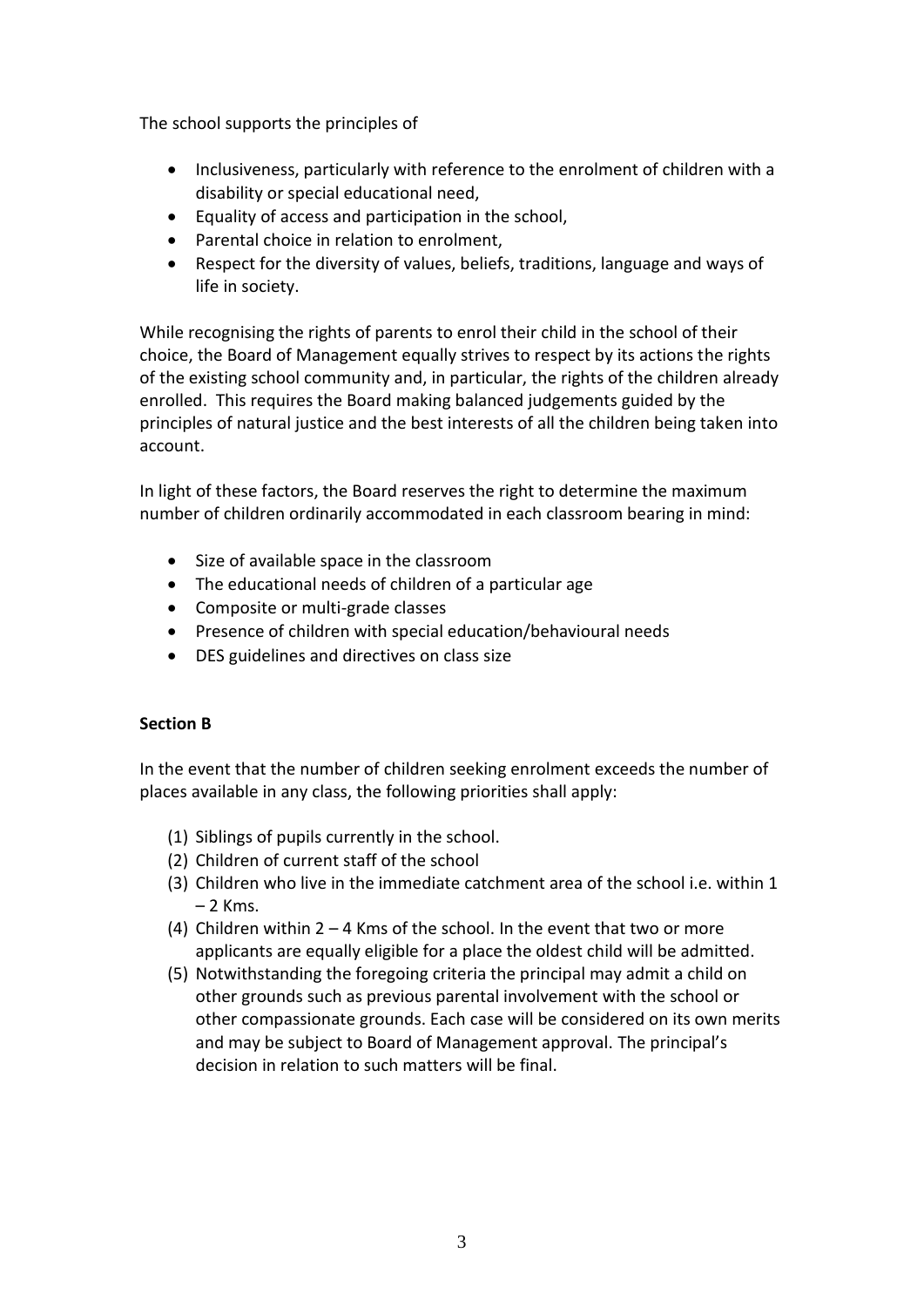## **Section C**

#### **Admission Rules and Processes**

All children being enrolled in Junior Infants shall have reached their fourth birthday by 30th April prior to their enrolment. No younger children will be enrolled unless otherwise directed by the Principal/ Board of Management.

Applications for places in other classes in the school (Senior Infants to Sixth class) are dealt with on a case by case basis taking into account the size of the class to which enrolment is being sought and the other factors outlined in the preceding sections above. Such applications may be referred to a meeting of the Board of Management for its determination on them.

Parents should note carefully that notwithstanding the above rules and priorities the Principal shall have discretion and the final say in relation to admissions. The Board shall exercise its discretion in the interests of the majority of the children and the safe operation of the school.

New applications following the date of this review can only be made by completion of the school application form, one calendar year immediately preceding the anticipated year of enrolment. If further applications are received at a later date and places become available, those places will be allocated by the principal according to the priorities set out in this document. The school will acknowledge such written applications by letter addressed to the parents/guardians of the child.

Within the parameters outlined above the school's enrolment policy will be administered and implemented by the school Principal.

## **The Admissions Process**

Offers will normally be made (in accordance with the priorities set out in Section B above) in November.

- (1) Parents apply to the school to put their child on an applications list.
- (2) Once the application form is received by the secretary she/he confirms in writing that it has been recorded and that the child is now on the waiting list.
- (3) List is amended if required.
- (4) Parents are requested to accept or decline the place in writing. Having accepted a place, each parent is requested to pay €150 which will be used to supply your child's books, requisites and a contribution to his/her uniform, when your child takes up the place in September.

**Section D**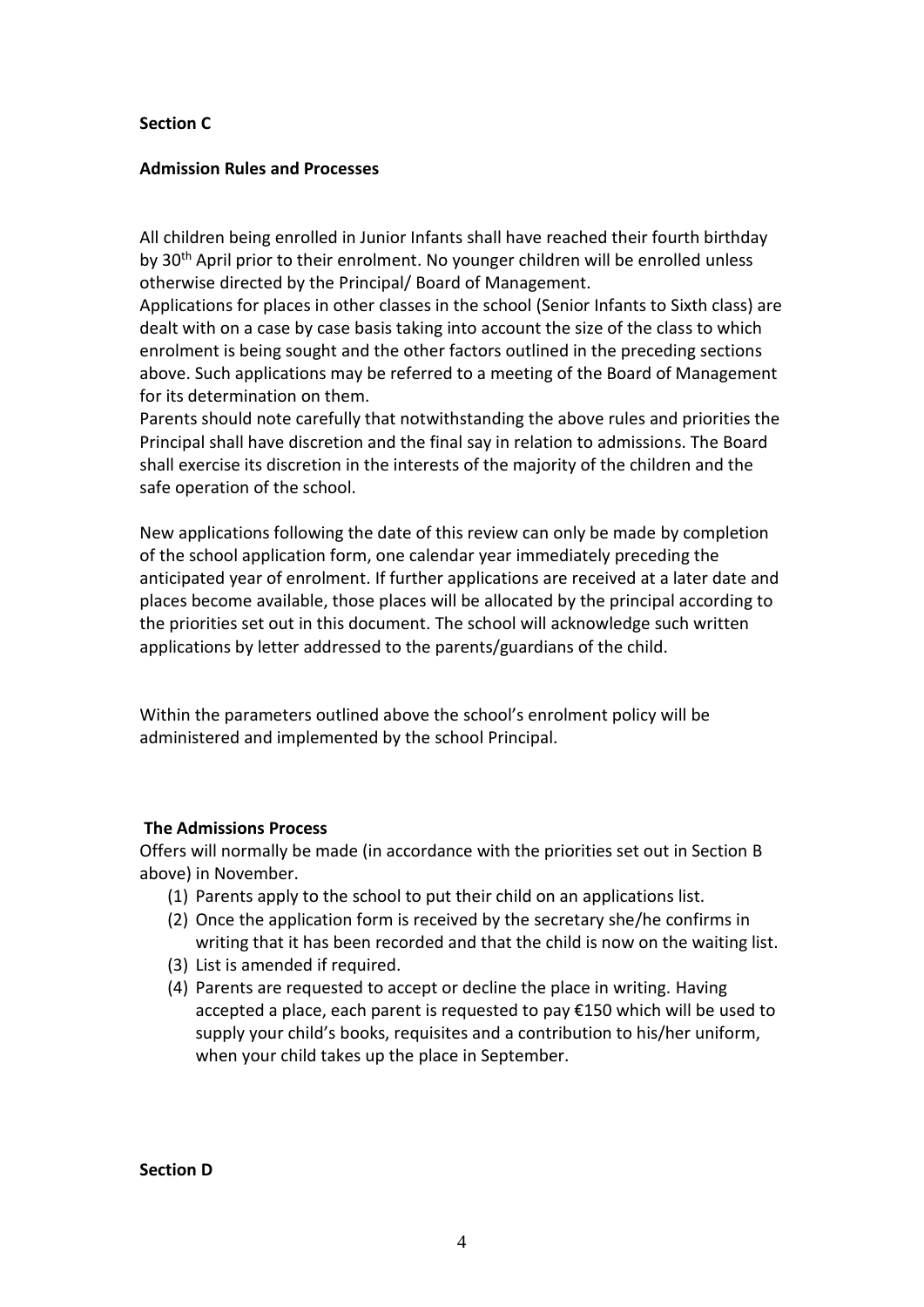## **Information required by the school**

Certain information will be required when an application for enrolment is made. This will include child's (pupil's) name, date of birth, address where the child is normally resident, names and addresses of the child's parents/guardians, telephone numbers, religion, sex, nationality, special educational needs, medical needs, names of previous schools attended (if the child is being transferred from another school), school reports, copies of any Court Orders relating to access to the child and/or custody of the child and any other information relevant to the school and should accompany the application for enrolment.

## **Section E**

## **Children with Special Needs**

Our Lady of the Wayside welcomes children with Special Needs. If deemed necessary, the Board of Management or the Principal may request a copy of an applicant child's medical and/or psychological report. Where such a report is not available, the Board or the Principal may request that the child be so assessed as soon as possible.

Where considered necessary and practicable the Board may, in certain circumstances, sanction financial assistance towards having an assessment carried out.

The purpose of the assessment report is to assist the Board in establishing if the school has the resources and facilities to meet the needs of the child.

Where the Board deems that further resources and/or facilities are required in order to meet the needs of the child as specified in the report it may request the provision of these resources/facilities prior to admission.

It may be necessary for the Board to defer the admission of a child pending:

- The receipt of an assessment report
- The provision of appropriate resources to meet the needs specified in the assessment report.